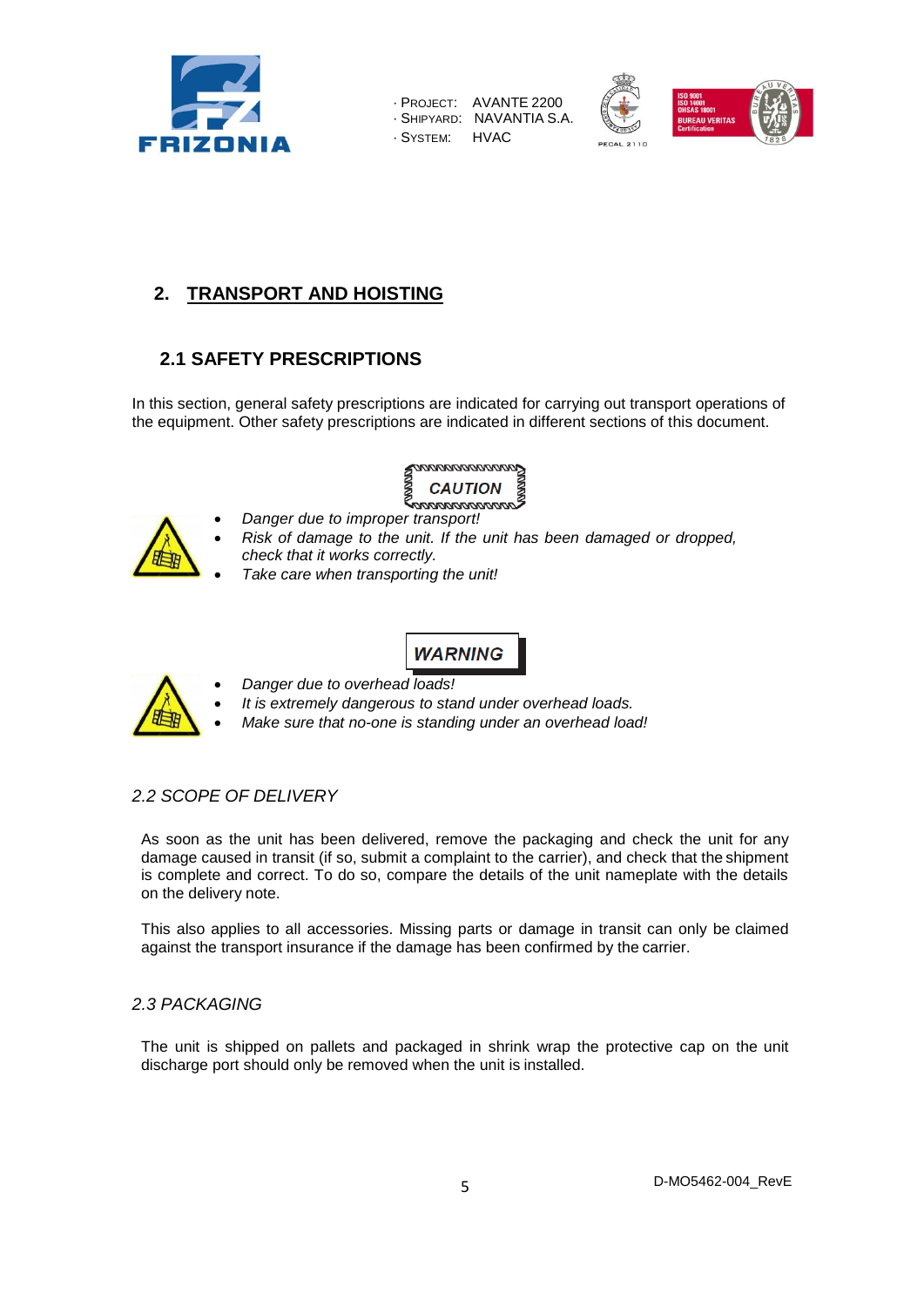

· PROJECT: AVANTE 2200 · SHIPYARD: NAVANTIA S.A. · SYSTEM: HVAC



# *2.4 TRANSPORT – HOISTING INSTRUCTIONS*



- *Danger when transporting the unit!*
	- *Improper transport can cause injury to the personal.*
	- *Ensure that at least two people carry the unit. Secure the load during transit to prevent it from tipping or falling. In the case of palletized deliveries, use only lifting and transport vehicles with sufficient carrying capacity.*

#### <u>MANANANANANAN</u> **CAUTION**

*Danger when transporting the unit!*



- *Improper transport can cause damage to the unit.*
- *Ensure the load during transit to prevent it from tipping or falling. In the case of palletized deliveries, use only lifting and transport vehicles with sufficient carrying capacity.*

## *2.5 PRESERVATION METHODS*

When storing the unit for a temporary period, the following points must be noted:

- Store the unit in its original packaging.
- The storage location must be protected from the elements, dry and free of dust.





*Danger from impacts and vibrations.*

*Risk of damage to the unit.*

*The unit must be protected from impacts, vibrations etc.*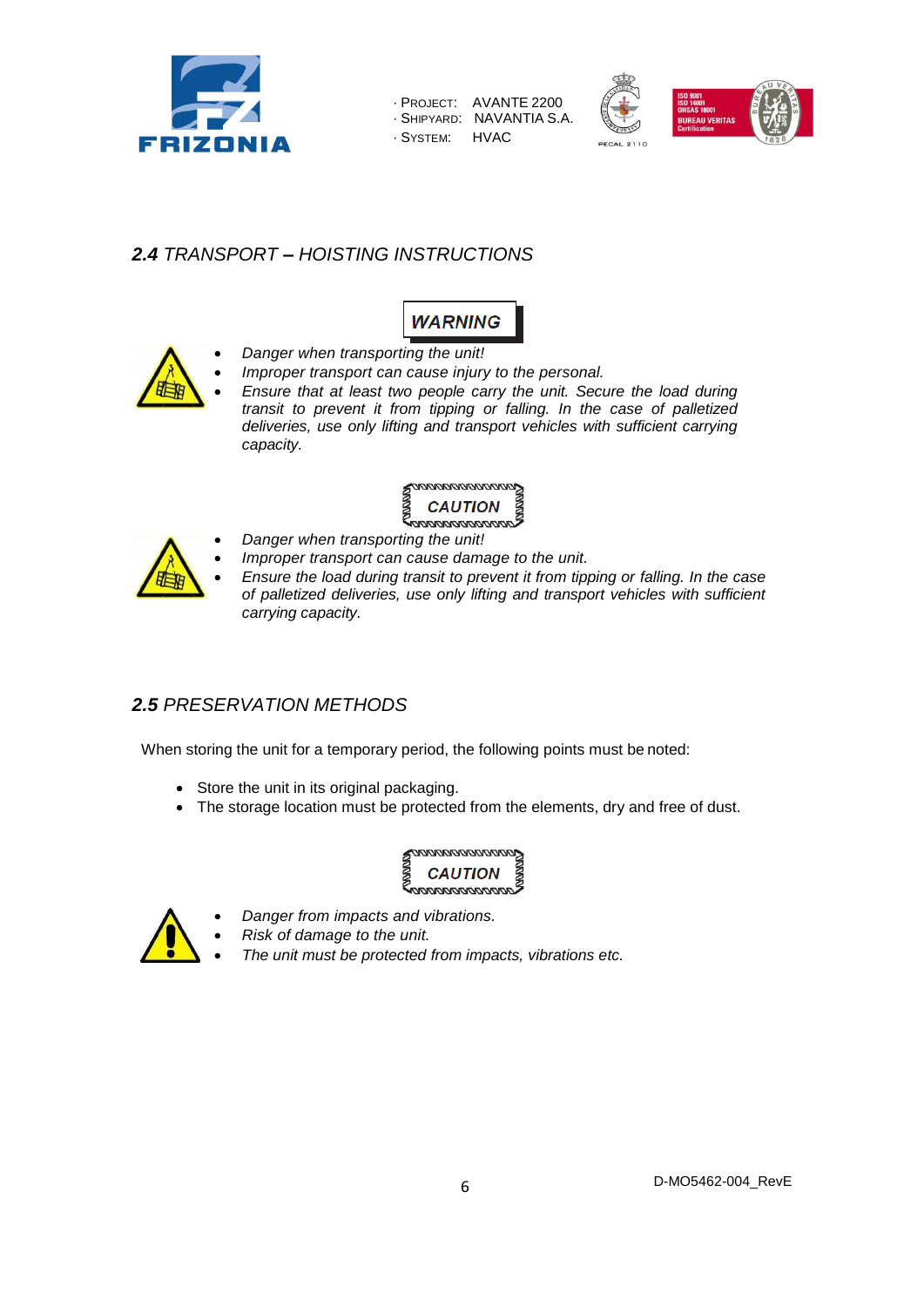

· PROJECT: AVANTE 2200 · SHIPYARD: NAVANTIA S.A. · SYSTEM: HVAC



## **3. MAINTENANCE**

The supplied axial fans are high-quality and reliable units. However, to guarantee the permanent functioning and performance of the units, regular maintenance and inspection by technical experts is necessary.

## **NOTE**

*Maintenance must only be performed by trained technical personnel in observance of this operation manual and the regulations in force.*



- 
- *Rotating fan wheels Risk of injury!*
- *Before performing any work on the unit, ensure that it is powered down. Ensure that the unit is secured against being switched back on at an appropriate point of the on-site power supply.*
- *High voltage installed Risk of electric accident!* 
	- *Disconnect the heater from the power supply before attempting any maintenance work. Ensure that the unit is secured against being switched back on at an appropriate point of the on-site power supply.*

# **NOTE**

*The warranty will be invalidated by damage which is attributable to the nonperformance of regular essential inspections.*

# *3.1 PREVENTIVE MAINTENANCE*

The following maintenance tasks must be performed at the indicated time intervals.

| <b>Task</b><br>Code | <b>Task</b>      | <b>Frequency</b>                           | Task<br>duration | Skill of<br>personnel     | <b>Required tools</b>                                                               | <b>Remarks</b>           | <b>Action</b><br>Reference |
|---------------------|------------------|--------------------------------------------|------------------|---------------------------|-------------------------------------------------------------------------------------|--------------------------|----------------------------|
| <b>PM-1</b>         | Check the unit   | Quarterly<br>(2.160<br>operating<br>hours) | hour             | Mechanic /<br>electrician | Insulated screwdriver,<br>laser thermometer                                         | $- -$                    | $PM-2$                     |
| $PM-2$              | Replace bearings | Every 30.000<br>operating<br>hours         | 2 hours          | Mechanic                  | Deep groove ball<br>bearing<br>extraction kit.<br>teflon hammer,<br>screwdriver set | $\overline{\phantom{m}}$ | $- -$                      |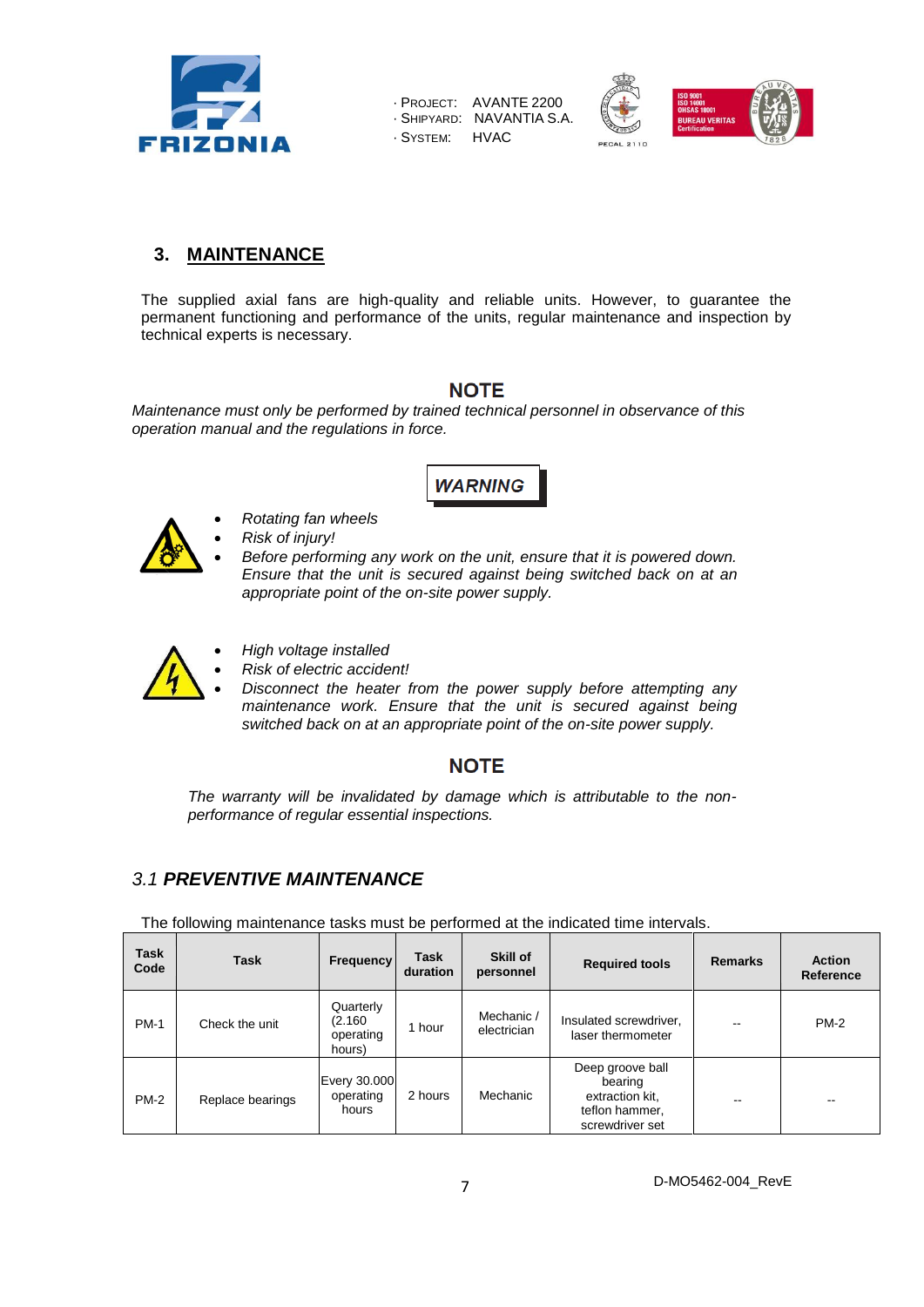

| - Project:  | AVANTE 2200   |
|-------------|---------------|
| - SHIPYARD: | NAVANTIA S.A. |
| · SYSTEM:   | <b>HVAC</b>   |



## **6.1.1 Quarterly maintenance (every 2.160 operating hours)**

*6.1.1.1. Check the unit (PM-1)*

**WARNING** 



- *Power supply voltage 3x440V.*
- *Risk of electric accidents.*
- *Before performing the following work, you must ensure that the unit is powered down and that the mains voltage is secured against being switched back on. Before finishing with the unit, ensure that the electrical terminal box is properly closed.*



- *Rotating fan wheels*
- *Risk of injury!*
- *Before performing any work on the unit, ensure that it is powered down. Ensure that the unit is secured against being switched back on at an appropriate point of the on-site power supply.*
- 1. Check for obstructions or debris in fan.
- 2. Inspect fan impeller for dust or dirt accumulation; clean if necessary with a cotton cloth.
- 3. Inspect fan impeller for cracks. If found, remove fan from service immediately.
- 4. Check fan impeller for proper rotation.
- 5. Check and tighten all bolts and set screws.
- 6. Check all bearings for excessive temperature with the laser thermometer.
- 7. Check that all surfaces, coatings or paint are in good condition.
- 8. Check the alignment of impeller, inlet cone, bearings and shafts.
- 9. Check that motor is not overloaded.

Required tools: insulated screwdriver and laser thermometer.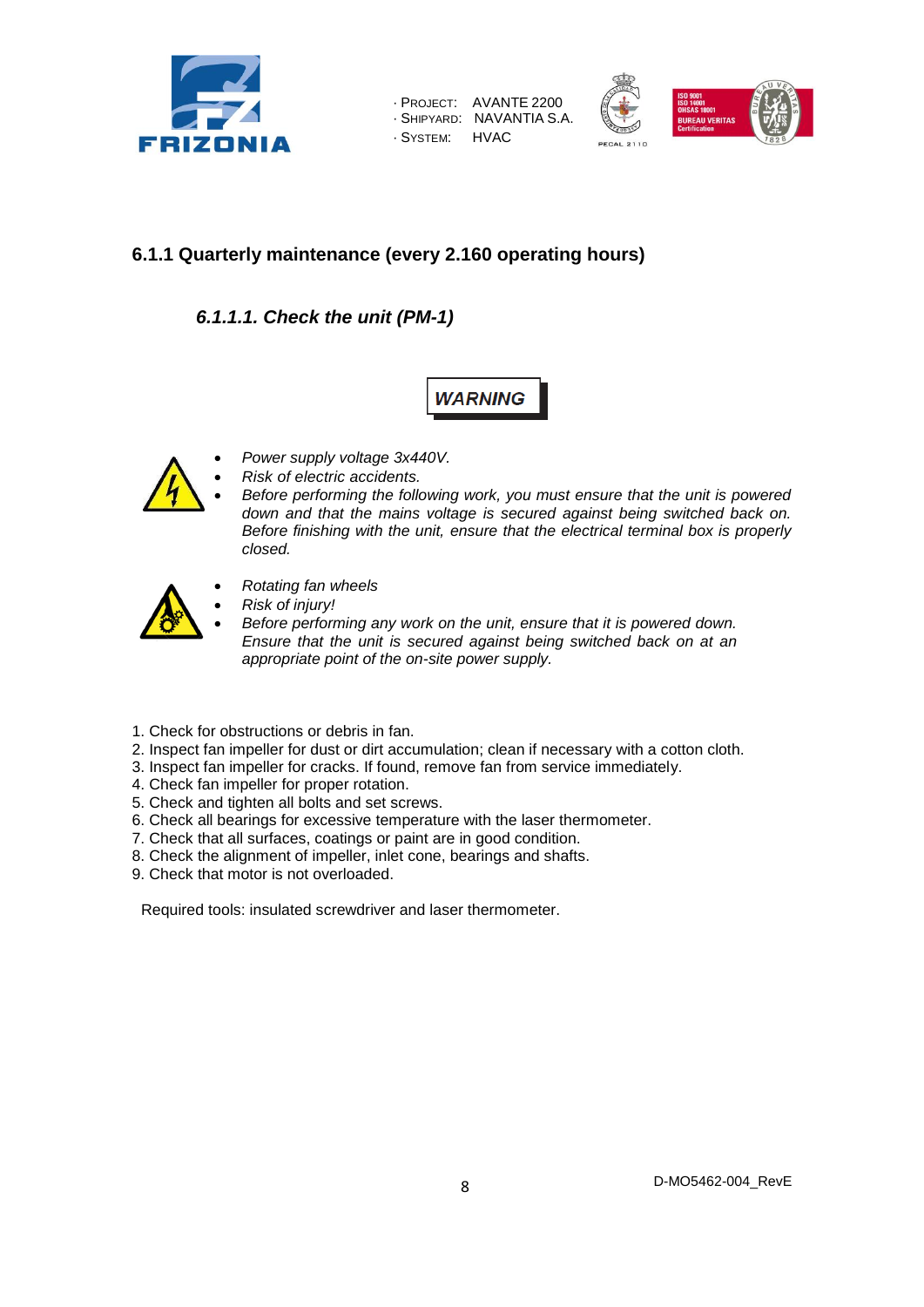

· PROJECT: AVANTE 2200 · SHIPYARD: NAVANTIA S.A. · SYSTEM: HVAC



### **6.1.2 Motor bearing replacement (every 30.000 operating hours) (PM-2)**

Every 30.000 operating hours it is recommended to replace the motor bearings. The motor bearings references are indicated in Section 6.3 "Recommended Spare Parts / Special Tools".

*Read all instruction steps below before performing any maintenance.* 

- *Power supply voltage 3x440V.*
	- *Risk of electric accidents.*



- 
- *Before performing the following work, you must ensure that the unit is powered down and that the mains voltage is secured against being switched back on. Before finishing with the unit, ensure that the electrical terminal box is properly closed.*



**Figure 1 Axial fan schematic**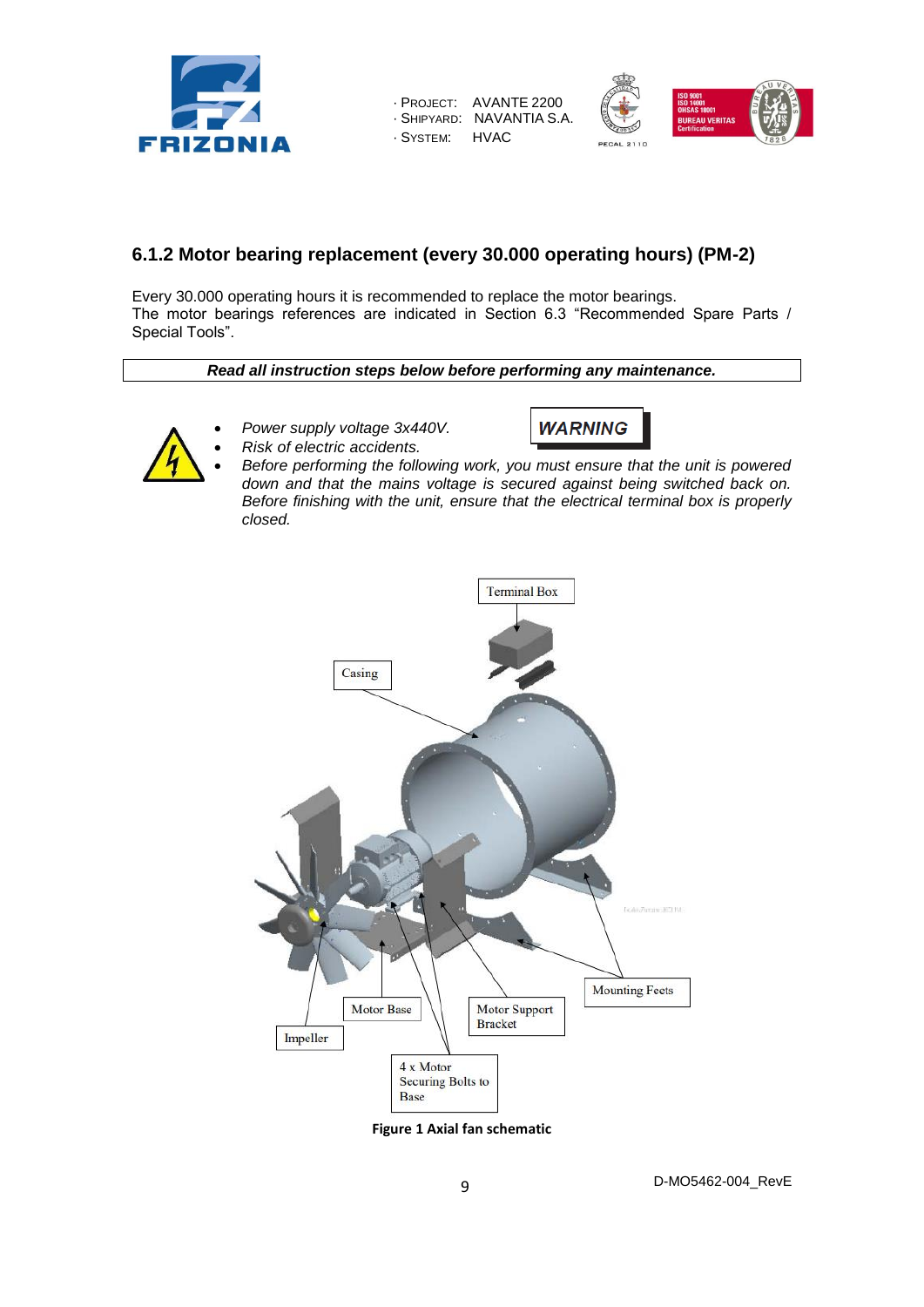

· PROJECT: AVANTE 2200 · SHIPYARD: NAVANTIA S.A. · SYSTEM: HVAC



- 1. Make sure all power to the fan is completely dis-connected or "locked out" .
- 2. Remove fan cover screws and remove fan cover.
- 3. Loosen cooling fan clamping screw.



**Figure 2 Loosening the cooling fan clamping screw**

- 4. Use a big screwdriver to jack out the cooling fan.
- 5. Remove the cooling fan.
- 6. Unscrew the nut of the 4 studs holding the motor cover.
- 7. Remove all 4 studs.
- 8. Tap the end motor cover lightly.



**Figure 3 Tapping the end motor cover lightly**

9. Remove both the front and end cover completely.

10. Remove the stator and use a bearing puller to remove the bearings (D-End and ND-End).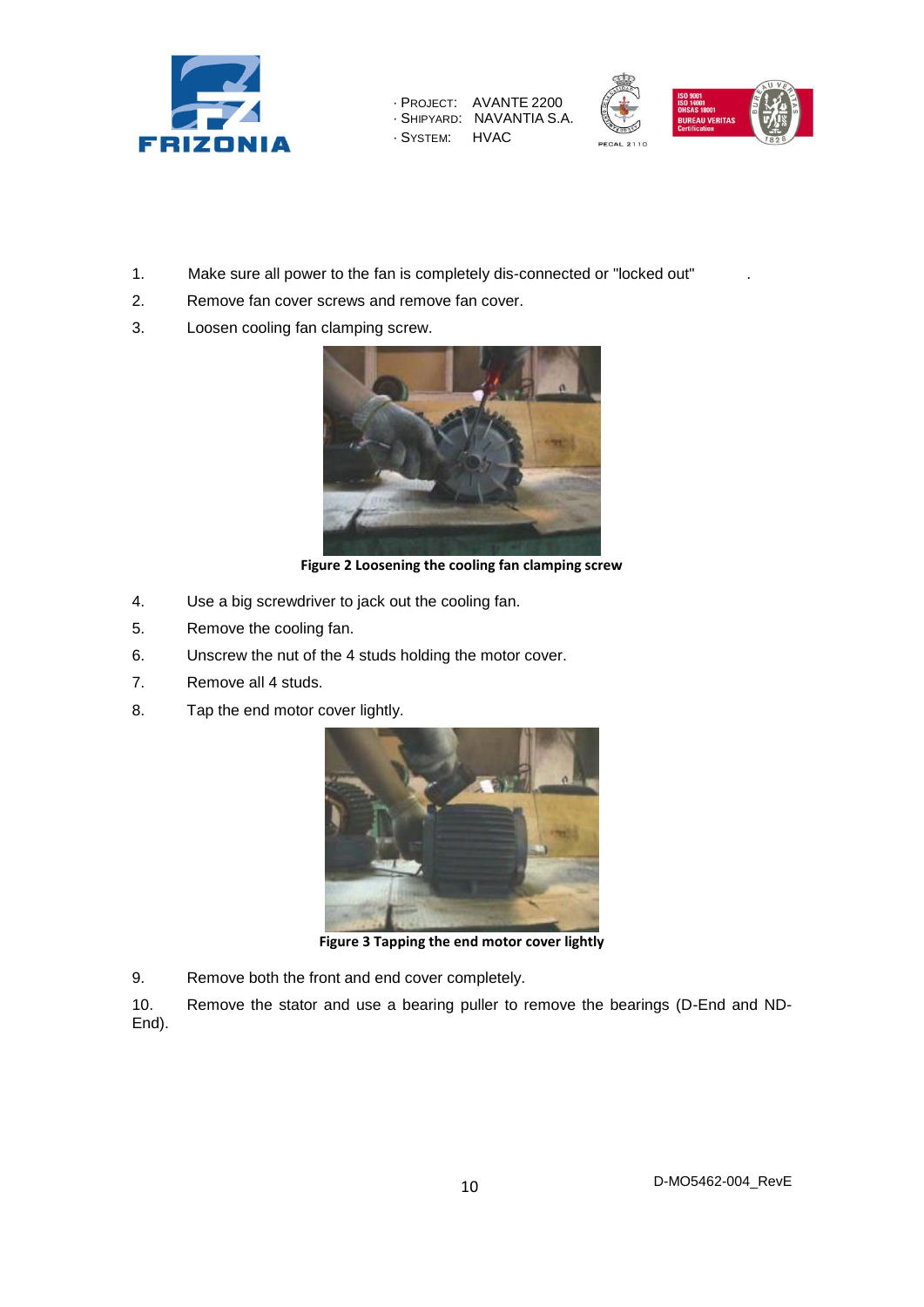

| - Project:  | AVANTE 2200   |
|-------------|---------------|
| - SHIPYARD: | NAVANTIA S.A. |
| . SYSTEM:   | <b>HVAC</b>   |





**Figure 4 Using the bearing puller** 

- 11. The bearings are dismantled completely by jacking the screws on the puller.
- 12. Replace new bearings and tap them until they fully seat.

Required tools: Deep groove ball bearing extraction kit, teflon hammer, screwdriver set .







**Figure 5 Required tools**